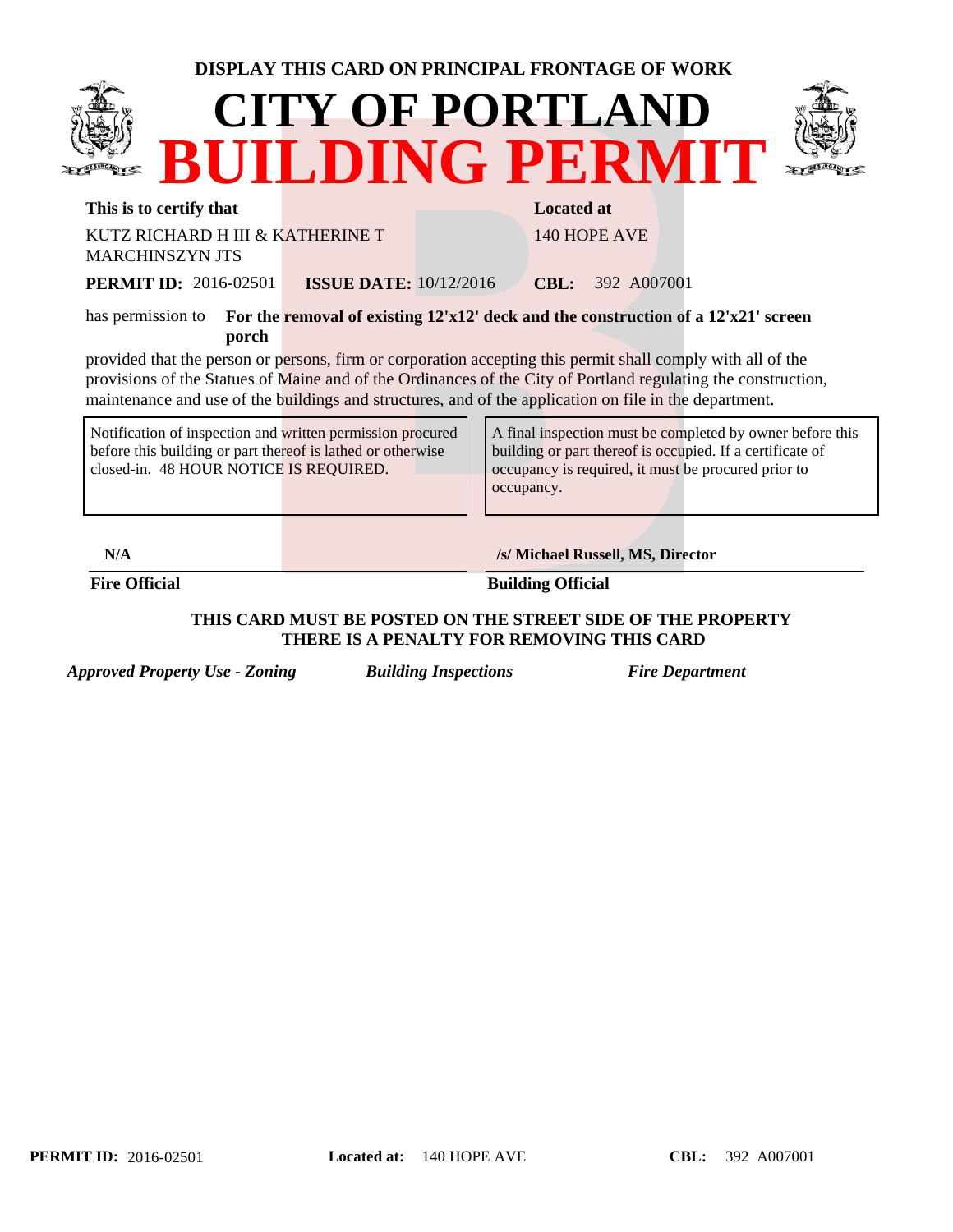## BUILDING PERMIT INSPECTION PROCEDURES Please call 874‐8703 (ONLY) or email: buildinginspections@portlandmaine.gov

## **Check the Status or Schedule an Inspection On‐Line at http://www.portlandmaine.gov/planning/permitstatus.asp**

With the issuance of this permit, the owner, builder or their designee is required to provide adequate notice to the City of Portland Inspections Services for the following inspections. Appointments must be requested 48 to 72 hours in advance of the required inspection. The inspection date will need to be confirmed by this office.

- **Please read the conditions of approval that are attached to this permit! Contact this office if you have any questions.**
- **Permits expire in 6 months. If the project is not started or ceases 6 months.**
- **If the inspection requirements are not followed as stated below, additional fees may be incurred due to the issuance of a "Stop W Order" and subsequent release to continue.**

## **REQUIRED INSPECTIONS:**

Setbacks and Footings Prior to Pouring Framing Only Final Inspection

The project cannot move to the next phase prior to the required inspection and approval to continue, REGARDLESS OF THE NOTICE OF CIRCUMSTANCES.

IF THE PERMIT REQUIRES A CERTIFICATE OF OCCUPANCY, IT MUST BE PAID FOR AND ISSUED TO THE OWNER OR DESIGNEE BEFORE THE SPACE MAY BE OCCUPIED.